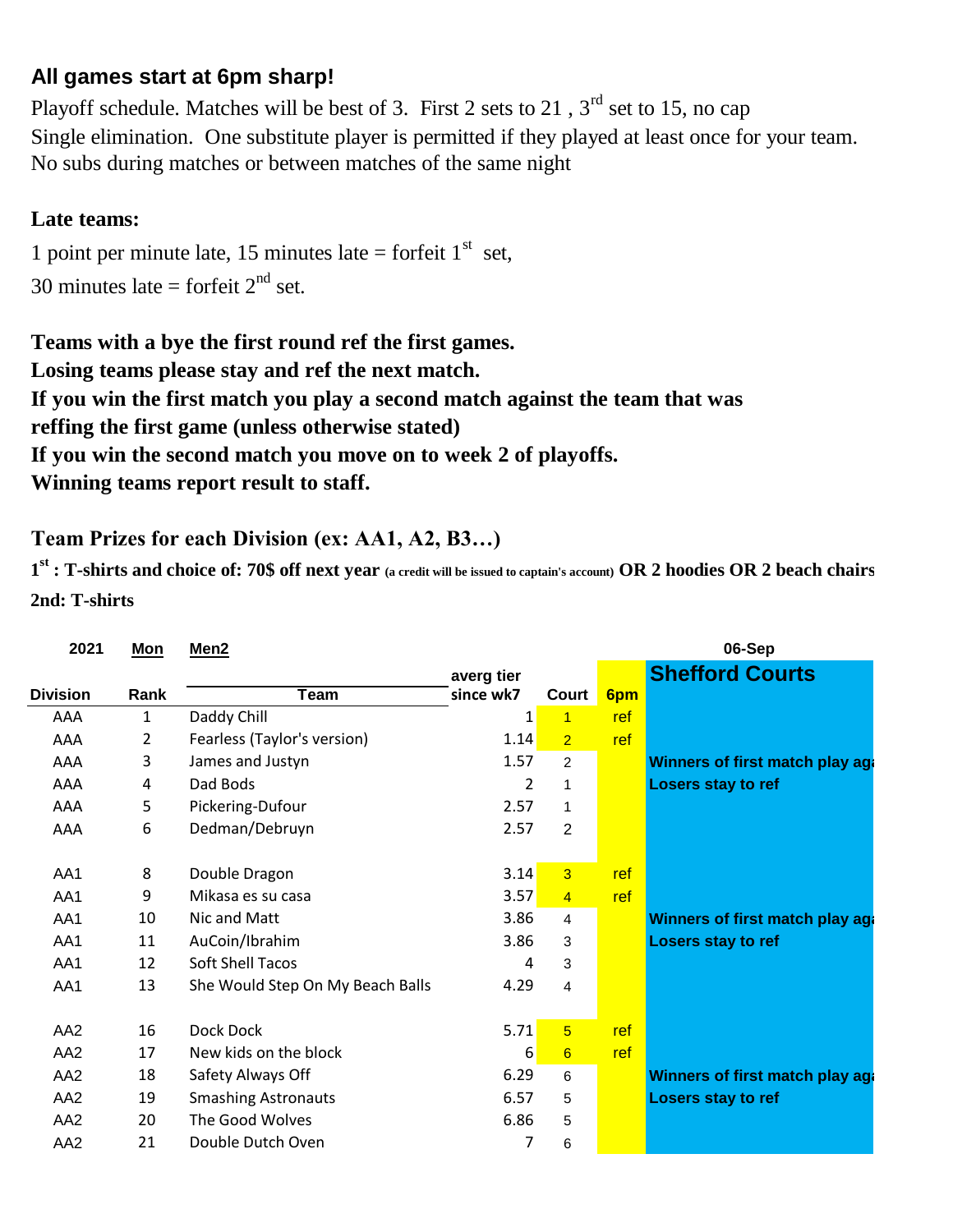| AA3            | 22 | <b>Ball of Duty</b>               | 7.57            | $\overline{7}$ | ref |                                 |
|----------------|----|-----------------------------------|-----------------|----------------|-----|---------------------------------|
| AA3            | 23 | R&D                               | 7.86            | 12             | ref |                                 |
| AA3            | 24 | 68-419                            | 8.14            | 12             |     | Winners of first match play age |
| AA3            | 25 | <b>Ricky Spanish</b>              | 8.71            | $\overline{7}$ |     | Losers stay to ref              |
| AA3            | 27 | <b>Screaming Goats</b>            | 9.43            | $\overline{7}$ |     |                                 |
| AA3            | 28 | <b>TMNT</b>                       | 9.86            | 12             |     |                                 |
| A <sub>1</sub> | 29 | Schnitzel Hammer                  | 10 <sub>2</sub> | 13             | ref |                                 |
| A1             | 30 | <b>Bromance</b>                   | 10.14           | 14             | ref |                                 |
| A1             | 32 | Muddi Kings                       | 10.71           | 14             |     | Winners of first match play aga |
| A1             | 33 | Prince Harry and the Hairy Prince | 11.29           | 13             |     | Losers stay to ref              |
| A1             | 34 | Mav & Hollywood                   | 12              | 13             |     |                                 |
| A1             | 35 | Les JO                            | 12.57           | 14             |     |                                 |
| A2             | 36 | Serv-ivors                        | 12.86           | 15             | ref |                                 |
| A2             | 37 | Salt and Pepper                   | 12.86           | 16             | ref |                                 |
| A2             | 38 | Service au volant                 | 13.14           | 16             |     | Winners of first match play age |
| A2             | 39 | I'd hit that (Rainville)          | 13.29           | 15             |     | Losers stay to ref              |
| A2             | 40 | El Sendo                          | 13.57           | 15             |     |                                 |
| A2             | 41 | NicJosh                           | 13.57           | 16             |     |                                 |
| A <sub>3</sub> | 42 | SetTrick & Diggory                | 14.14           | 17             | ref |                                 |
| A <sub>3</sub> | 43 | <b>J&amp;N</b>                    | 14.57           | 18             | ref |                                 |
| A <sub>3</sub> | 44 | We Spiked The Punch               | 14.86           | 18             |     | Winners of first match play age |
| A <sub>3</sub> | 45 | <b>BussyWillows</b>               | 15              | 17             |     | Losers stay to ref              |
| A <sub>3</sub> | 46 | <b>Dock Blocks</b>                | 15.71           | 17             |     |                                 |
| A <sub>3</sub> | 47 | Modena                            | 15.86           | 18             |     |                                 |
| B <sub>1</sub> | 48 | <b>Beta Blockers</b>              | 15.86           | 19             | ref |                                 |
| <b>B1</b>      | 49 | HigherSpikes                      | 16.14           | 20             | ref |                                 |
| B <sub>1</sub> | 51 | <b>Wasted Potential</b>           | 17              | 20             |     | Winners of first match play aga |
| <b>B1</b>      | 52 | <b>Mission Unblockables</b>       | 17.71           | 19             |     | Losers stay to ref              |
| <b>B1</b>      | 53 | Allan/McAfee                      | 17.71           | 19             |     |                                 |
| <b>B1</b>      | 54 | <b>Top Gun</b>                    | 18              | 20             |     |                                 |
| <b>B2</b>      | 55 | Wanna Have Sets                   | 18              | 21             | ref |                                 |
| <b>B2</b>      | 56 | 6th Grade Champions               | 18.43           | 22             | ref |                                 |
| <b>B2</b>      | 57 | Les Rochers                       | 18.71           | 22             |     | Winners of first match play aga |
| <b>B2</b>      | 59 | <b>Beer Belly Beaters</b>         | 19.57           | 21             |     | Losers stay to ref              |
| <b>B2</b>      | 60 | T&P                               | 20.29           | 21             |     |                                 |
| <b>B2</b>      | 61 | 2 Shanez                          | 20.57           | 22             |     |                                 |
| B <sub>3</sub> | 62 | Lofasz                            | 20.71           | 23             | ref |                                 |
| B <sub>3</sub> | 63 | The Sandcakes                     | 21.14           | 24             | ref |                                 |
| B <sub>3</sub> | 64 | Les Autruches                     | 21.86           | 24             |     | Winners of first match play aga |
| B <sub>3</sub> | 65 | Dig It                            | 22              | 23             |     | Losers stay to ref              |
| B <sub>3</sub> | 66 | Will & Grace                      | 22.14           | 23             |     |                                 |
| B <sub>3</sub> | 67 | 2Blockers                         | 22.29           | 24             |     |                                 |
|                |    |                                   |                 |                |     |                                 |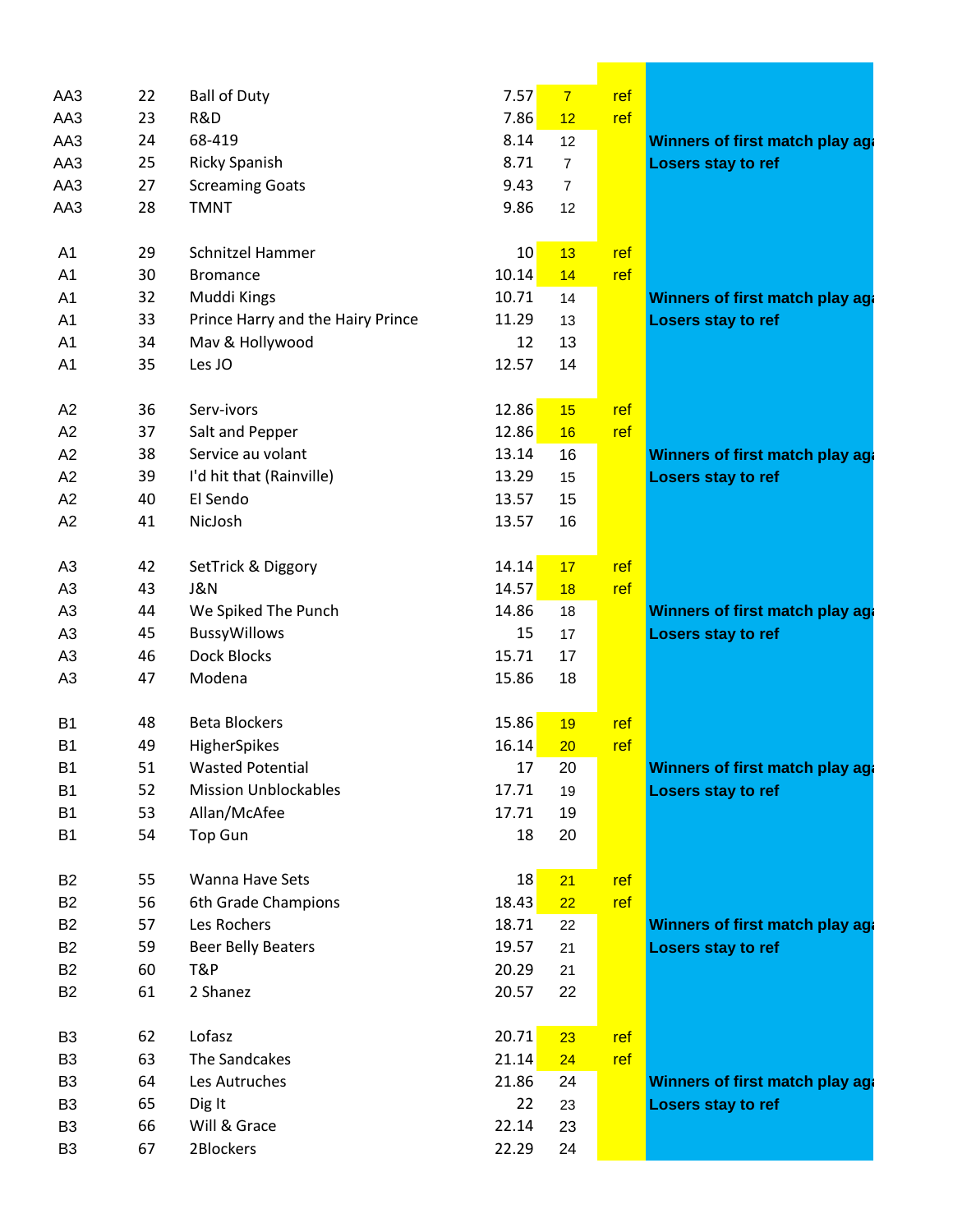| C <sub>1</sub> | 68             | 2 Mac 2 Cheezy               | 22.43 | 29 | ref |                                     |
|----------------|----------------|------------------------------|-------|----|-----|-------------------------------------|
| C <sub>1</sub> | 70             | <b>Ottawa Fusion Purple</b>  | 23.43 | 30 | ref |                                     |
| C <sub>1</sub> | 71             | Sons of Beaches              | 23.71 | 30 |     | Winners of first match play aga     |
| C <sub>1</sub> | 72             | <b>Fire Breaking Duckies</b> | 24    | 29 |     | Losers stay to ref                  |
| C <sub>1</sub> | 73             | Checkmate                    | 24.71 | 29 |     |                                     |
| C <sub>1</sub> | 74             | <b>Brozilla</b>              | 24.71 | 30 |     |                                     |
| C <sub>2</sub> | 75             | Dig Dynasty                  | 24.71 | 31 |     |                                     |
| C <sub>2</sub> | 76             | <b>EZ Pass</b>               | 25.14 | 32 |     | Winners of first match play aga     |
|                |                |                              |       |    |     |                                     |
| C <sub>2</sub> | 77             | <b>Balls Deep</b>            | 25.14 | 33 |     | Losers stay to ref                  |
| C <sub>2</sub> | 78             | Beach Bumps (Wong)           | 26    | 34 |     | <b>Quarters and Semis this week</b> |
| C <sub>2</sub> | 79             | I'd Hit That (Butler)        | 26    | 34 |     | <b>Finals next week</b>             |
| C <sub>2</sub> | 80             | Pumkin Spice Latte           | 26.14 | 33 |     |                                     |
| C <sub>2</sub> | 81             | Setting the pace             | 27    | 32 |     |                                     |
| C <sub>2</sub> | 82             | The Climbers                 | 27    | 31 |     |                                     |
|                | No Shows:      |                              |       |    |     |                                     |
|                | $\overline{7}$ | Alex Squared                 | 2.71  |    |     |                                     |
|                | 14             | <b>Flying Squirrels</b>      | 5.14  |    |     |                                     |
|                | 15             | <b>Beach Babes</b>           | 5.71  |    |     |                                     |
|                | 26             | Patagonia                    | 9.29  |    |     |                                     |
|                | 31             | Down 2 Smash                 | 10.29 |    |     |                                     |
|                | 50             | MattyMac                     | 16.57 |    |     |                                     |
|                | 58             | C's Get Degrees              | 18.86 |    |     |                                     |

<u> Tanah Samud Barat Barat Barat Barat Barat Barat Barat Barat Barat Barat Barat Barat Barat Barat Barat Barat Barat Barat Barat Barat Barat Barat Barat Barat Barat Barat Barat Barat Barat Barat Barat Barat Barat Barat Bara</u>

69 Bakery 22.43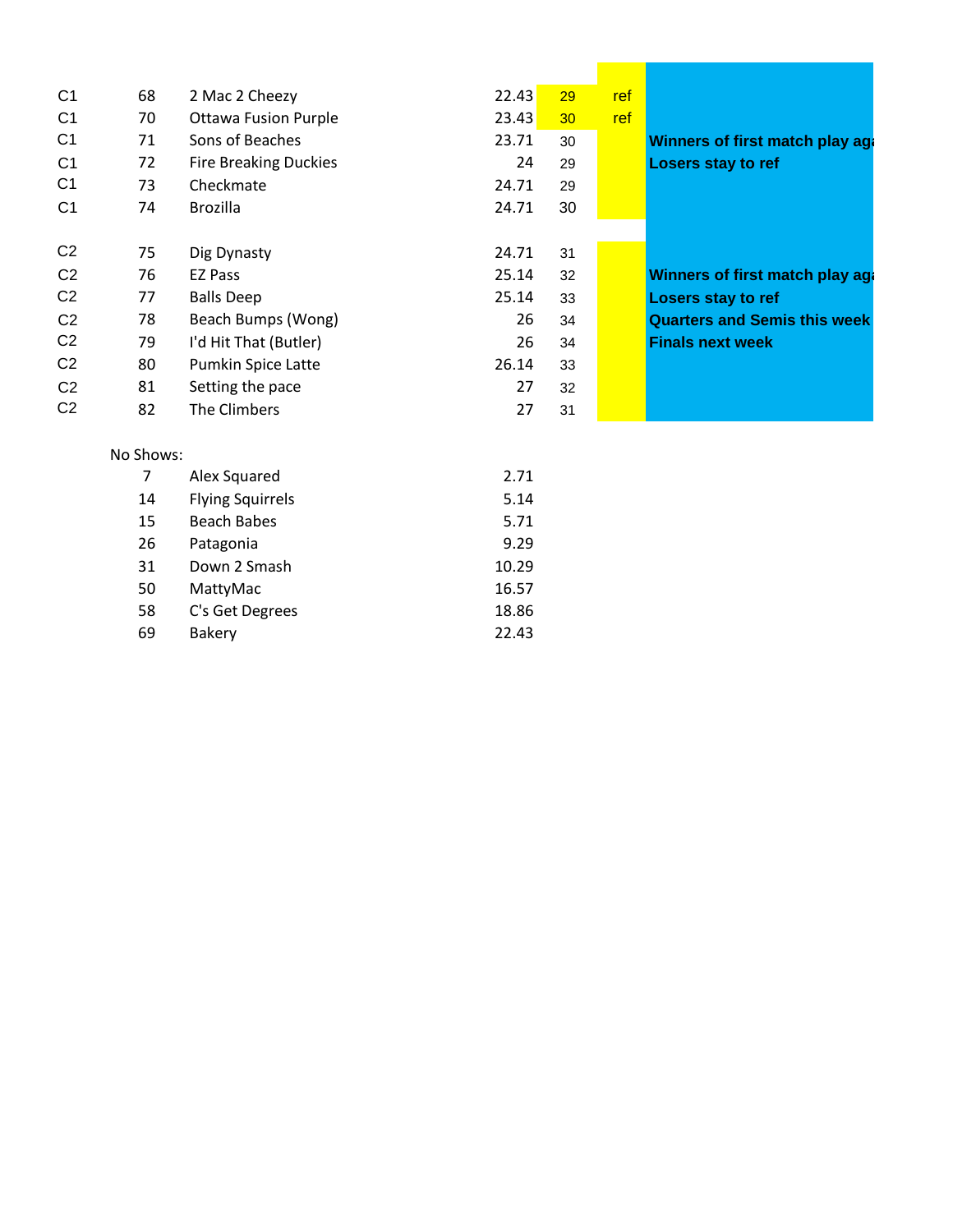## ain ain ain

 $\mathfrak{z}$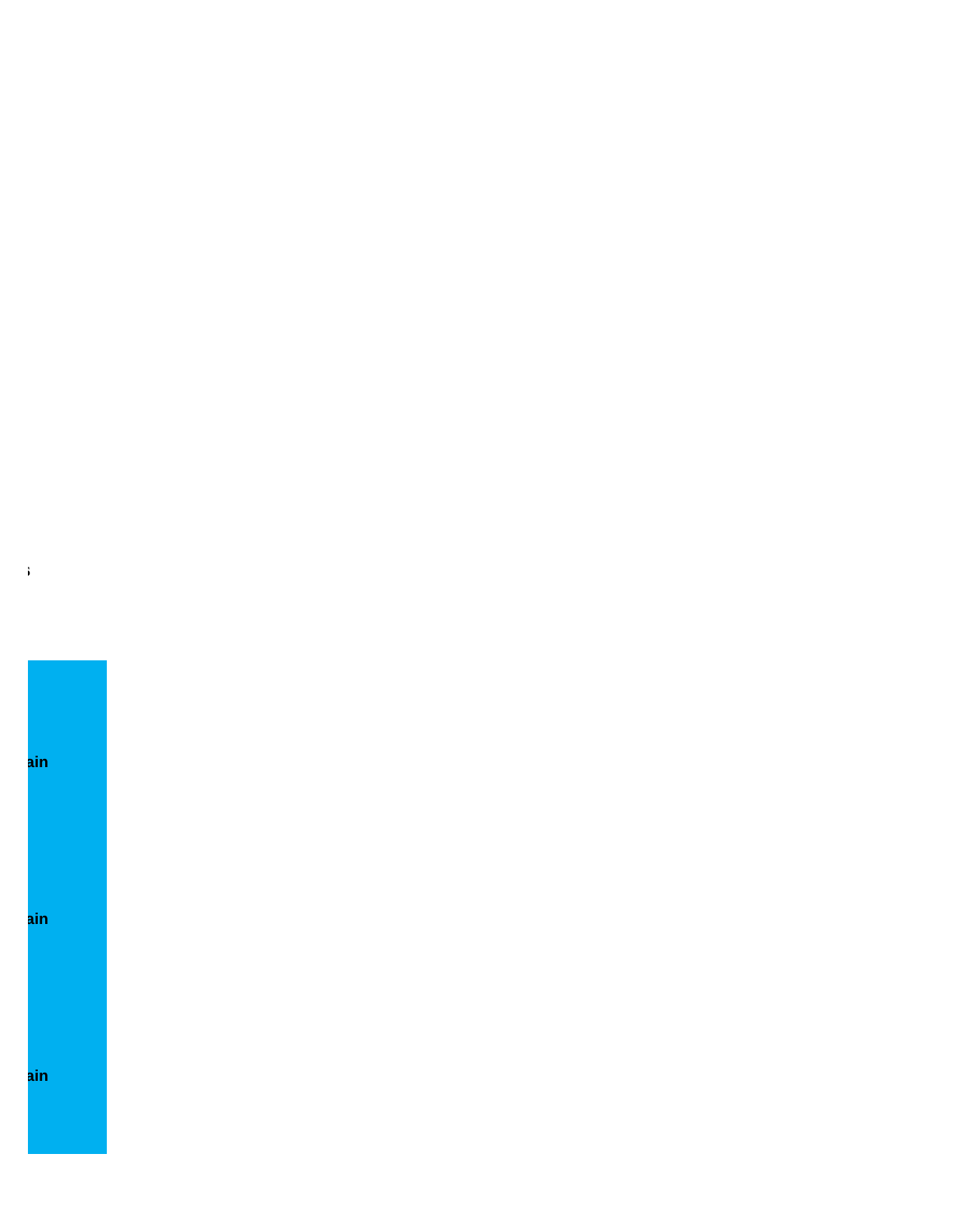ain ain  $\mathsf{ain}$  $\overline{\mathbf{a}}$ in  $\mathsf{ain}$  $\mathsf{ain}$ <mark>ain</mark>